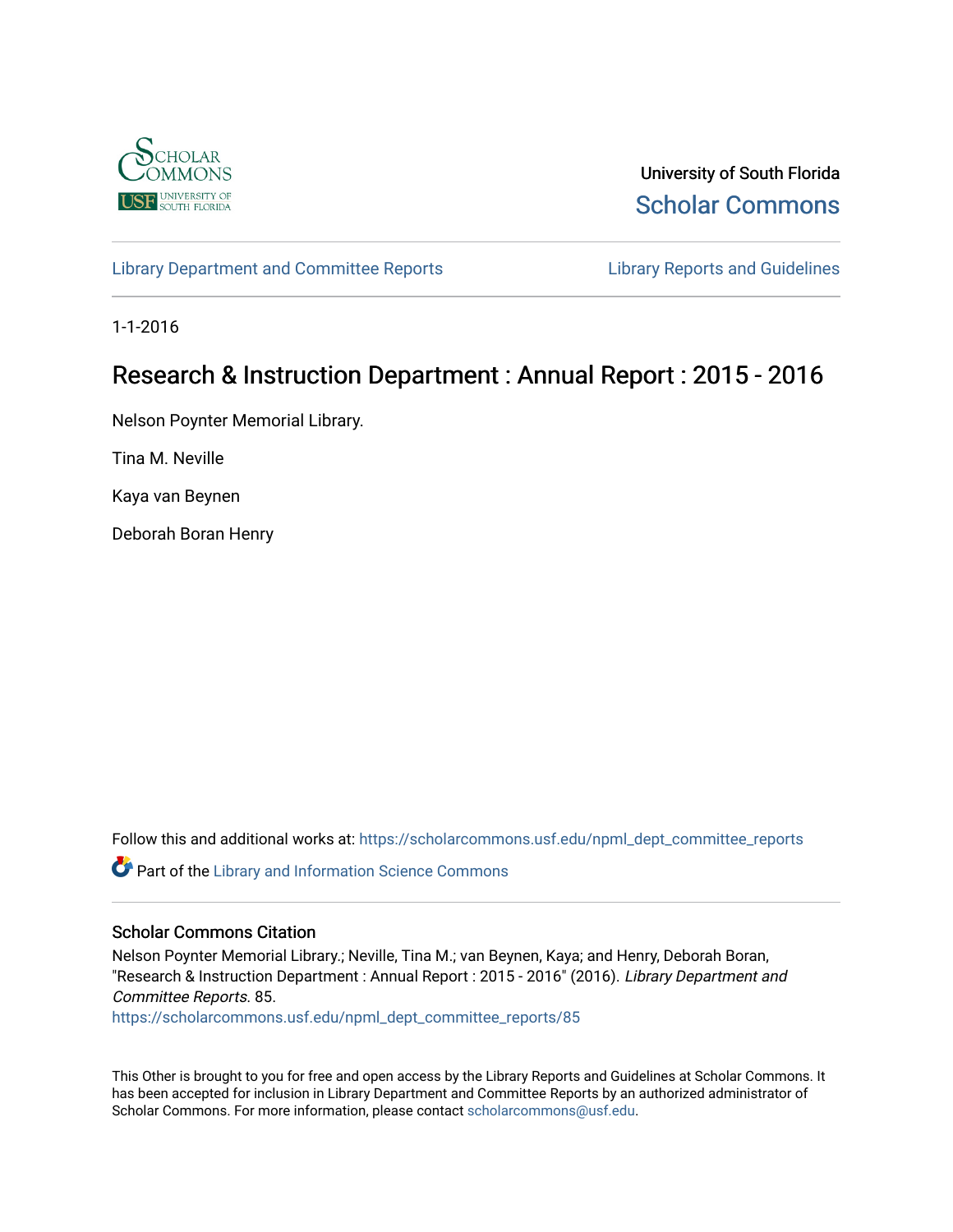**Library Research & Instruction Department Annual Report July 1, 2015 – June 30, 2016**

University of South Florida St. Petersburg

*Compiled by Tina Neville and Kaya van Beynen with input from Deborah Henry*

2016

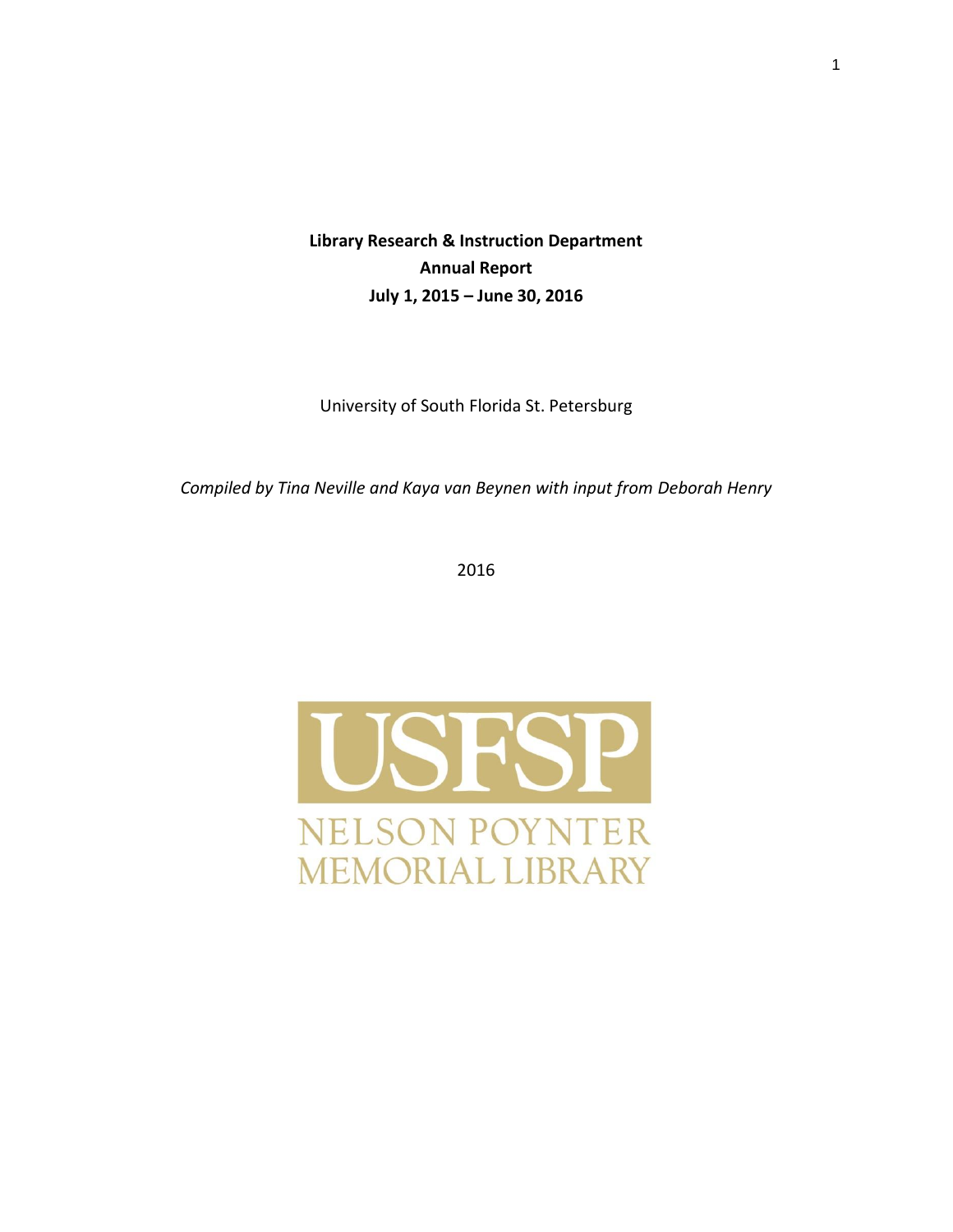#### **Statistical Snapshot:**

|                                                                                 | 2015/16        | 2014/15        | 2013/14 | 2012/13        | 2011/12 | 1 Year<br>Change | 5 Year<br>Change |
|---------------------------------------------------------------------------------|----------------|----------------|---------|----------------|---------|------------------|------------------|
| <b>Individual Reference</b><br>Consultations                                    | 219            | 160            | 155     | 94             | 86      | 37%              | 155%             |
| <b>Number of class</b><br>sessions                                              | 93             | 85             | 73      | 65             | 64      | 9%               | 45%              |
| Number of<br>participants in class<br>sessions                                  | 2411           | 1622           | 1440    | 1300           | 1612    | 49%              | 50%              |
| Number of workshops                                                             | 16             | 22             | 55      | 72             | 28      | $-27%$           | $-43%$           |
| Number of<br>participants at<br>workshops                                       | 31             | 60             | 163     | 248            | 129     | $-48%$           | $-76%$           |
| Number of student<br>orientation sessions                                       | $\overline{7}$ | $\overline{4}$ | 9       | $\overline{4}$ | 8       | 75%              | $-13%$           |
| Number of<br>participants in student<br>orientations                            | 273            | 185            | 115     | 255            | 515     | 48%              | $-47%$           |
| Number of library<br>sponsored cultural<br>and social events                    | 30             | 38             | 25      | 18             | 10      | $-21%$           | 200%             |
| Number of<br>participants at library<br>sponsored cultural<br>and social events | 1196           | 1205           | 1085    | 728            | 430     | $-1%$            | 178%             |
| <b>Total Sessions</b><br>(instruction,<br>workshops, and<br>events)             | 146            | 149            | 162     | 159            | 110     | $-2%$            | 33%              |
| <b>Total Participants</b><br>(instruction,<br>workshops, and<br>events)         | 3911           | 3072           | 2803    | 2943           | 2935    | 27%              | 33%              |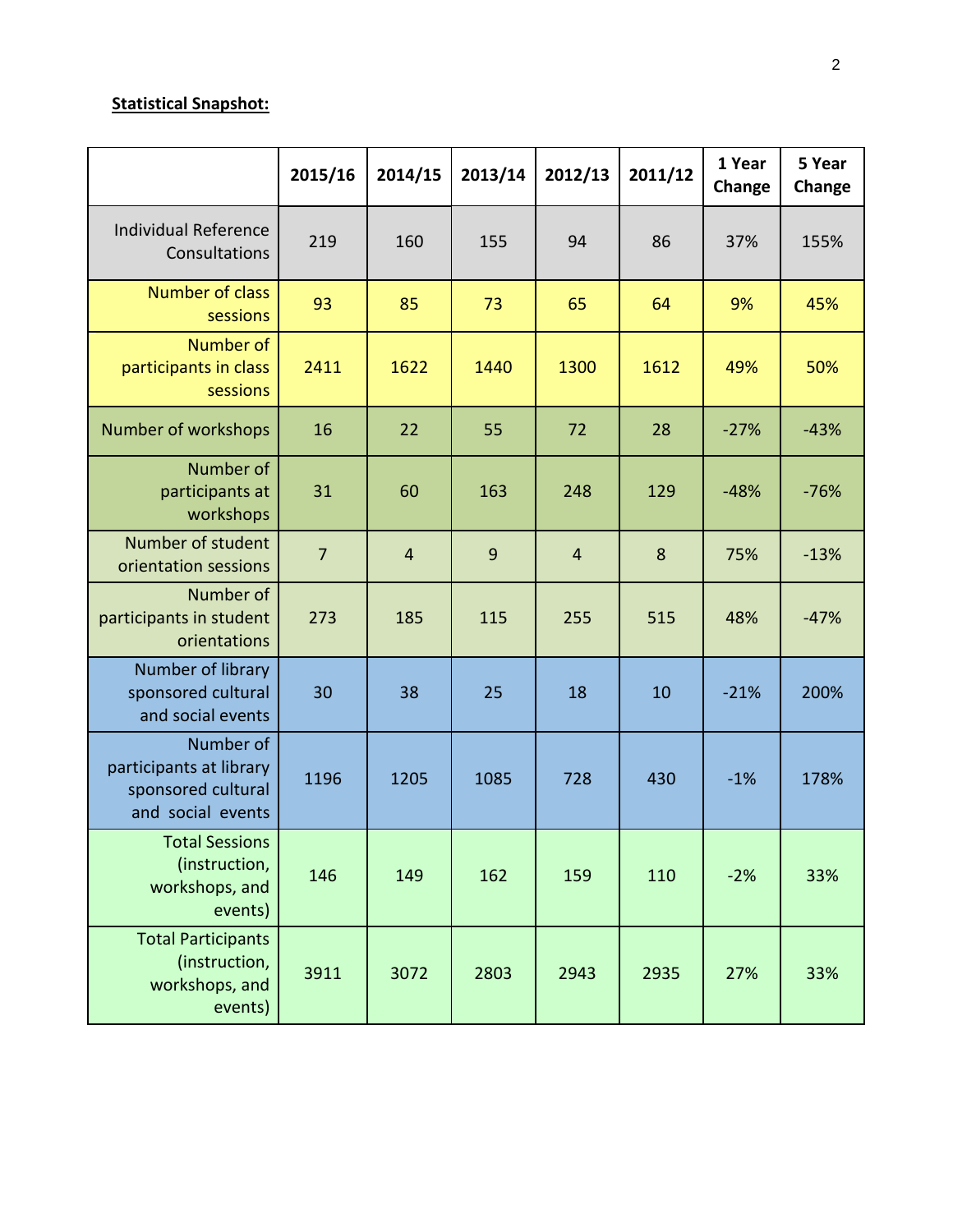#### **Departmental Overview:**

The Library Research and Instruction Department is responsible for providing reference and research assistance, library instruction, and outreach efforts for the students and faculty of the University of South Florida St. Petersburg.

The department normally consists of 6 Librarians (Tina Neville, Gary Austin, Camielle Crampsie, Deb Henry, Tony Stamatoplos, and Kaya van Beynen) although Deb Henry was re-assigned to administration from June 2015 through June 2016. Additionally the librarians, Patricia Pettijohn and Jim Schnur contribute to the department by providing reference support and by teaching library instruction sessions. LeAnna Kiggins worked as a part time Library Assistant in the department through May 2016.

#### **Departmental Trends and Insights**

- We are seeing an increased importance for locating web based resources in a prominent location on the library webpage (as indicated by the increase in LibGuides and chat use after they were relocated to a prominent position on the library home page).
- While the decline in on-demand reference service continues, the importance for scheduled research consultations increases. This highlights the continued need and significance of collaborating with faculty on research projects.<sup>[DH1]</sup>

#### **Significant Departmental Accomplishments in 2015/2016:**

- A joint meeting of the Research & Instruction and the Access Services departments was held in December 2015 to discuss improvements to the joint service desk.
- Instructional outreach is moving into a new area as library instruction videos were requested by the faculty of Cognitive Psychology and Children's Literature online courses.
- Gary Austin was asked for extensive assistance in a GEB4890 course. Students were asked to create a marketing plan for a local small business. Gary worked with all of the students via individual or small-group settings. He was also invited to the class to provide feedback on the students' work prior to their final presentation to the small business managers.
- The Student Research Colloquium continues to provide students with the opportunity to present their research and/or experiential learning activities to their colleagues and the USFSP community. In 2015-2016, fourteen students presented at the research colloquia.
- Camielle Crampsie chaired the Poynter Exhibits committee and instituted a new opportunity for USFSP students, faculty and staff to create their own displays in the library. During 2015-2016, the library hosted 3 student-created displays, 1 non-library staff display and 1 non-library faculty display of student works. Topics included from mental health, study abroad, anthropology, and women's history.
- The Ithaka survey of faculty and students research habits was completed in the fall 2015 semester. This survey is administered at participating institutions across the nation allowing for nation-wide comparisons.
- A *Research & Instruction Colloquium* series initiated to share trends and to discuss strategic initiatives for the department.
- Kaya van Beynen was promoted to University Librarian effective August 2016.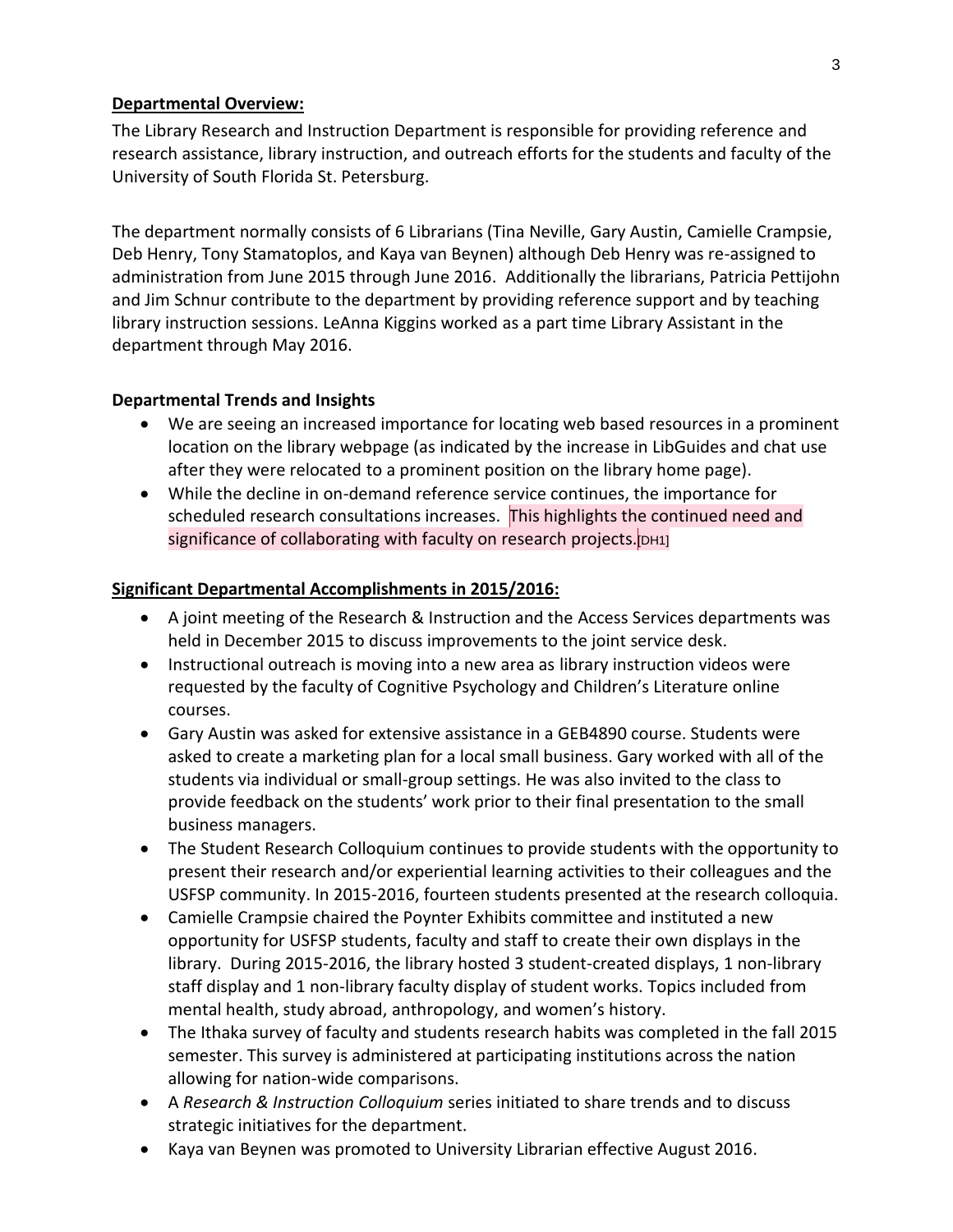- Kaya van Beynen partnered with college faculty to submit two highly competitive external grants and one internal grant. The internal grant was funded.
- LibGuides upgraded to version 2. Significant clean-up of database in progress.
- The statewide chat widget was added back onto a prominent place on the library home page (March 2016). A link to the LibGuides were also placed in a more prominent webpage location during the fall of 2015.

#### **Instruction:**

Library instruction classes and number of participants increased during the 2015/2016 academic year, largely due to the increased number of University Success sessions taught by Tony Stamatoplos and GEB 4890 course, a management class that encouraged students to set up one-on-one or small group consultations with Gary Austin, the business liaison. Librarians Tina Neville, Gary Austin, and Kaya van Beynen all video recorded library sessions for online classes. These recorded bibliographic instructions sessions are counted only during the semester of creations, however their repeated use for the online courses continues well beyond their initial genesis. The number of participants in the workshop sessions decreased this past year, however this decline was directly due to a failed experiment relating to the Research Posters workshop scheduling.

With the increase in USFSP graduate students, the library's participation in the new graduate student orientations has also increased. While librarians are not asked to provide orientations to the incoming undergraduate first time in college (FY) or transfer students, they do participate in the 12 FY and transfer student resource fairs offered during the summer. Statistics from librarian participation in the undergraduate resource fairs are not tracked.

Instruction sessions to classes show a steady increase over the one- and five-year spans. Oneon-one research sessions with students and faculty have also increased over the last five years. Some of the increase in individual sessions over the last year is directly related to specific course assignments.

| Discipline:       | #Sessions: |                | <b>Class Instruction Sessions</b> |  |  |
|-------------------|------------|----------------|-----------------------------------|--|--|
| Anthropology      | 4          | Austin         | 12                                |  |  |
| <b>Biology</b>    | 8          | Crampsie       | 15                                |  |  |
| <b>Business</b>   | 11         | Henry          | 4                                 |  |  |
| Composition       | 17         | <b>Neville</b> | 10                                |  |  |
| Education         | 4          | Pettijohn      | 3                                 |  |  |
| Elementary school | 1          | Schnur         | 6                                 |  |  |
| English           | 3          | Stamatoplos    | 30                                |  |  |
| <b>ESP</b>        | 3          | van Beynen     | 12                                |  |  |
| Geography         | 1          | <b>OLITS</b>   | $\mathbf{1}$                      |  |  |
| Health            | 1          |                |                                   |  |  |

| <b>Class Instruction Sessions</b> |    |  |  |
|-----------------------------------|----|--|--|
| Austin                            | 12 |  |  |
| Crampsie                          | 15 |  |  |
| Henry                             | 4  |  |  |
| <b>Neville</b>                    | 10 |  |  |
| Pettijohn                         | 3  |  |  |
| Schnur                            | 6  |  |  |
| Stamatoplos                       | 30 |  |  |
| van Beynen                        | 12 |  |  |
| OLITS                             | 1  |  |  |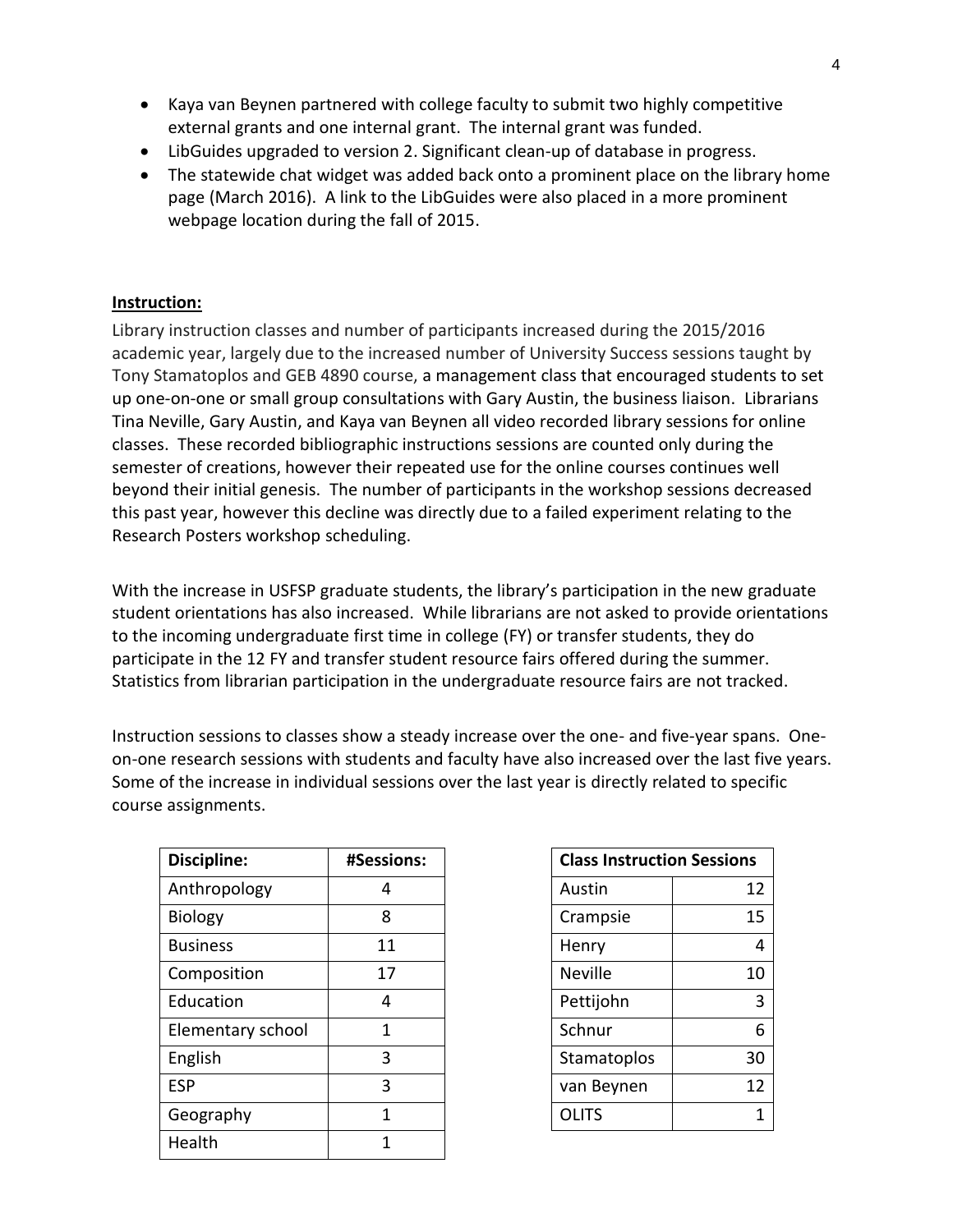| History                   | ੨  | <b>Research Assistance</b> |    |
|---------------------------|----|----------------------------|----|
| <b>ISS</b>                | 3  |                            | S۱ |
| <b>MLA Grad</b>           |    | Austin*                    |    |
| <b>Political Science</b>  | 3  | Crampsie                   |    |
| Psychology                | 8  | Henry                      |    |
| <b>University Success</b> | 19 | <b>Neville</b>             |    |
| <b>World Languages</b>    |    | Pettijohn                  |    |

| History                   | 3  | <b>Research Assistance</b> |                |                |
|---------------------------|----|----------------------------|----------------|----------------|
| <b>ISS</b>                | 3  |                            | <b>Student</b> | <b>Faculty</b> |
| MLA Grad                  | 2  | Austin*                    | 79             | 16.5           |
| <b>Political Science</b>  | 3  | Crampsie                   | 8              |                |
| Psychology                | 8  | Henry                      | 2              |                |
| <b>University Success</b> | 19 | <b>Neville</b>             | 15             | q              |
| <b>World Languages</b>    | 2  | Pettijohn                  | 4              |                |
|                           |    | Stamatoplos*               | 9              | 2.5            |
|                           |    | van Beynen                 | 22             | 51             |
|                           |    | Total                      | 139            | 80             |

\*.5 refers to a team-taught session

| <b>Workshops:</b>              | #Sessions |            |  |
|--------------------------------|-----------|------------|--|
| <b>Advanced Searching</b>      | 2         |            |  |
| <b>Census Business Builder</b> | 2         | Workshops  |  |
| Copyright                      | 2         | Austin     |  |
| Images                         | 2         | Crampsie   |  |
| Procrastination                | 1         | Van Beynen |  |
| RefWorks                       | 5         |            |  |
| <b>Research Posters</b>        | 2         |            |  |

| Workshops  |   |
|------------|---|
| Austin     |   |
| Crampsie   | a |
| Van Beynen | ว |

#### **Research Guides, Online Video, and Interactive Module Tutorials:**

Research guides and learning modules were heavily used with 21,001 page views of the research guides and 9,312 page views of the instructional modules during the 2015/2016 year. More Canvas course sites have incorporated the learning modules; this collaboration with the faculty and instructional designers will continue to increase the modules' availability and use.

The library faculty continue to create new research guides as they are requested by the teaching faculty or as a need is seen. In 2015/2016, 6 new course guides were created for *French Civilization, Principles of Biology, Physiological Psychology, Cognitive Psychology, ENC 1101: Careers Project,* and *Organizational Behavior.* A general guide for *Finding Films and Documentaries* was also created and existing guides were updated. By June 2016, the library hosted 85 published guides. Not surprisingly, heaviest use of the guides occurs in September and January when librarians are demonstrating the guides in individual instruction sessions; however, steady use continues in October, November, March, and April indicating that students continue to use the guides throughout the semester. Also, during this fiscal year, a more prominent link to the library research guides was added to the library home page making the guides easier to locate. This may have contributed to the 55% increase in LibGuide usage.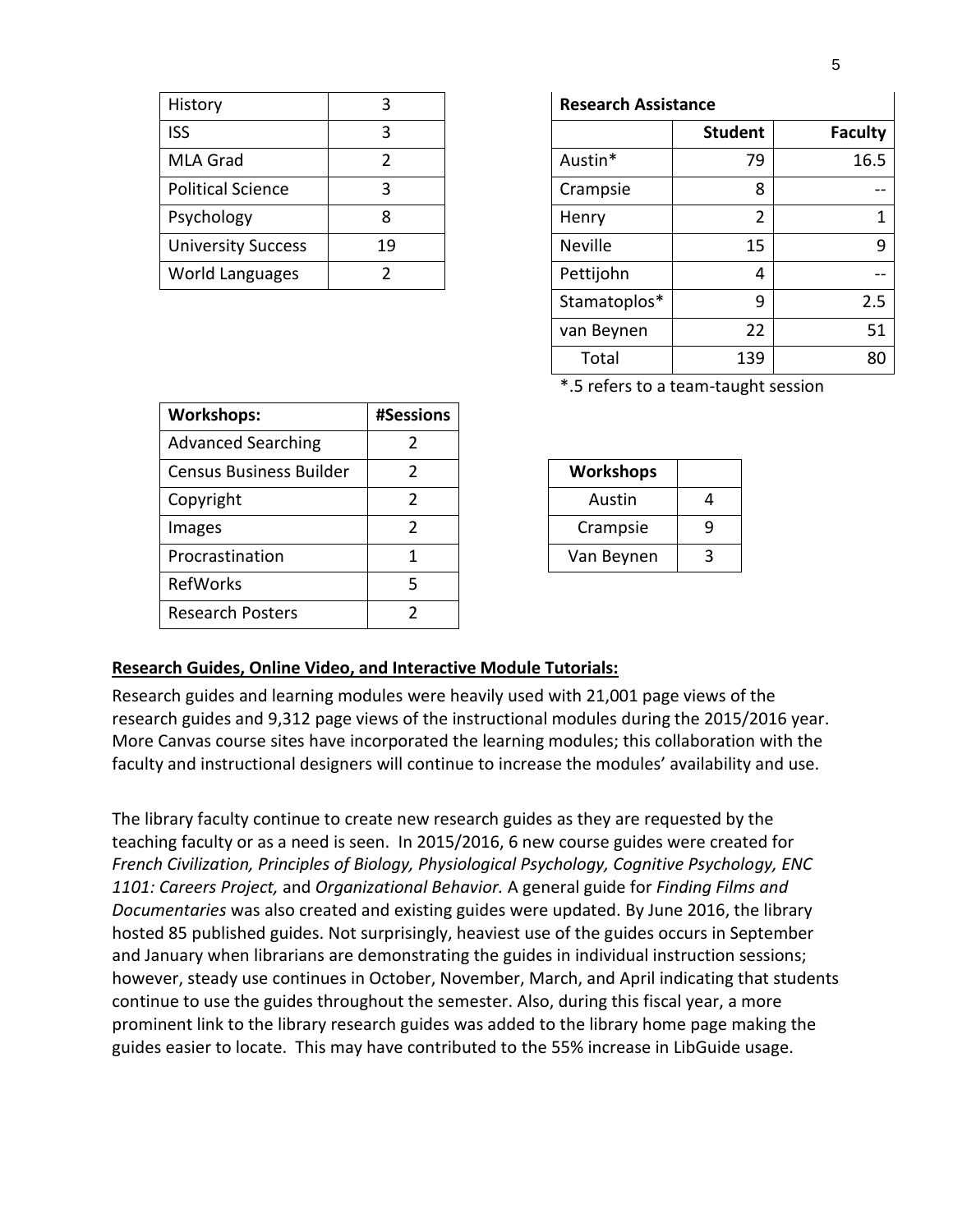# **Library Module Use**

| Totals (all modules plus landing page): | 2015/2016 | 2014/2015 | 1 Year<br>Change |
|-----------------------------------------|-----------|-----------|------------------|
| Sessions                                | 5142      | 3657      | 41%              |
| <b>Users</b>                            | 4619      | 3309      | 40%              |
| Page Views                              | 9312      | 6726      | 38%              |

| Specific module use (number of page     |           |           | 1 Year |
|-----------------------------------------|-----------|-----------|--------|
| views):                                 | 2015/2016 | 2014/2015 | Change |
| <b>Evaluating Sources</b>               | 793       | 813       | $-2%$  |
| Intro to Databases for Research         | 509       | 337       | 51%    |
| Summarizing and Paraphrasing            | 232       | 320       | $-28%$ |
| Abstracts, Annotations, and Lit Reviews | 1119      | 271       | 313%   |
| <b>APA Citations</b>                    | 370       | 164       | 126%   |
| <b>MLA Citations</b>                    | 280       | 90        | 211%   |
| Creating a Search Strategy              | 206       | 89        | 131%   |

| Comparison of the most heavily used guides in 2015-201       | <b>Total views</b> | <b>Total Views</b> | 1 Year |
|--------------------------------------------------------------|--------------------|--------------------|--------|
| (those with more than 100 views)                             | 2015-2016          | 2014-2015          | Change |
| Poynter Library Research & Instruction (LibGuides home page) | 3541               | 2360               | 50%    |
| PSY 3213: Research Methods in Psychology                     | 1817               | 1266               | 44%    |
| Library Modules & Tutorials                                  | 1226               | 502                | 144%   |
| <b>Poster Presentations</b>                                  | 860                | 406                | 112%   |
| <b>Citations and RefWorks</b>                                | 773                | 626                | 23%    |
| <b>Graduate Studies</b>                                      | 588                | 205                | 187%   |
| ENC 1101 & 1102: English Composition 1 & 2                   | 556                | 154                | 261%   |
| Psychology                                                   | 533                | 188                | 184%   |
| SOP4744: Women's Mental Health                               | 415                | 1024               | $-59%$ |
| PSY 6218: Graduate Research Methods (Psychology)             | 403                | 563                | $-28%$ |
| ISM 3011 - Information Systems in Organizations              | 402                | 385                | 4%     |
| <b>Biology</b>                                               | 340                | 164                | 107%   |
| <b>MAN 6930</b>                                              | 326                | ---                |        |
| EDF 6481: Foundations of Educational Research                | 311                | 656                | 53%    |
| English                                                      | 300                |                    | $---$  |
| <b>Faculty Services</b>                                      | 273                | 362                | $-25%$ |
| MAR 4824 - Marketing Management Problems                     | 273                | 349                | $-22%$ |
| BSC 2010 Biology I: Cellular Processes                       | 258                | ---                |        |
| GEB 4890 - Strategic Management                              | 256                | 133                | 92%    |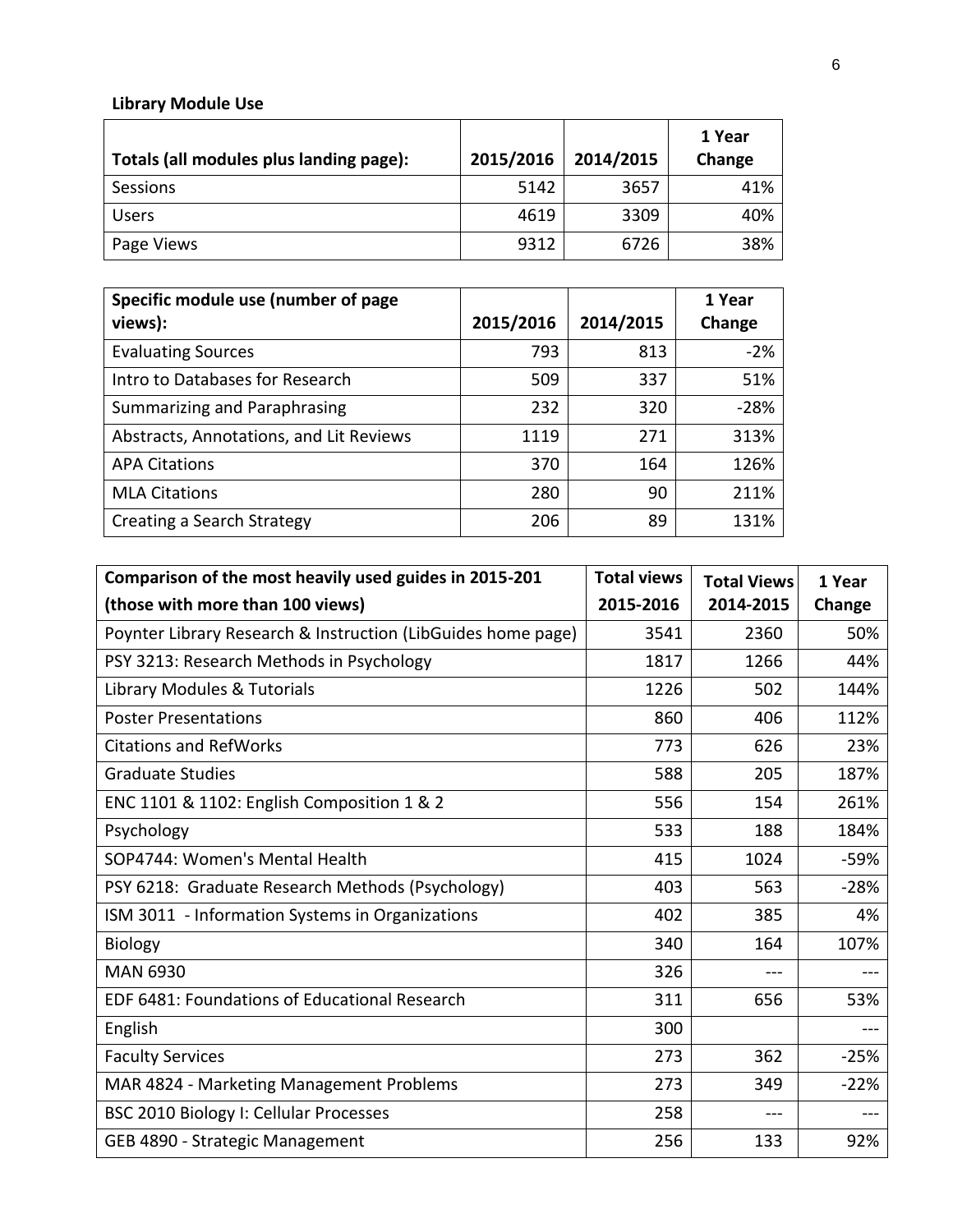| ESP & GIS - Scholarly & Professional Resources | 247   | 68    | 263%   |
|------------------------------------------------|-------|-------|--------|
| Mobile library web site                        | 247   | --    |        |
| ISS 3010: Intro to Social Sciences             | 223   | 63    | 254%   |
| Education                                      | 217   | 133   | 63%    |
| EXP 4680: Cognitive Psychology                 | 181   | $---$ | ---    |
| BSC 1005 Principles of Biology for non-majors  | 164   | 69    | 138%   |
| SOP 4450 : Psychology of Religion              | 152   | 19    | 700%   |
| HSC 3002: Introduction to Health Professions   | 143   | 84    | 70%    |
| ACG6936: Business Valuation                    | 141   | 27    | 422%   |
| Guide to the Library: General Information      | 130   | 139   | $-6%$  |
| Environmental Science & Policy                 | 121   | 108   | 12%    |
| Leadership                                     | 119   | 49    | 143%   |
| ISS 4935: Seminar in the Social Sciences       | 114   | 360   | $-68%$ |
| <b>ENC1101 Careers Project</b>                 | 114   | $---$ | ---    |
| R&I Home (Departmental Home Page)              | 113   | ---   |        |
| ECS 3013 - Economic Development                | 112   | 85    | 32%    |
| History                                        | 111   | 139   | $-20%$ |
| FRE 3500: French Civilization                  | 109   | $---$ | ---    |
| LAE 4414: Children's Literature                | 105   | 234   | $-55%$ |
| <b>Finding Data &amp; Statistics</b>           | 102   | 157   | $-35%$ |
| ALL Guides (including those with <100 views)   | 21001 | 13557 | 55%    |

### **Research consultations:**

Overall, in-depth research questions answered at the service desk declined in 2015/2016; however, the one-on-one instruction sessions increased 37% over last year. The increase in one-on-one/small group research assistance is due in large part to increasing use and better reporting of faculty research assistance and a large course assignment in business that entailed every student scheduling a meeting with the business librarian.

| <b>Research</b><br><b>Consultations:</b>                         | 2015/16 | 2014/15 | 2013/14 | 2012/13 | 2011/12 | 1 year<br>change | 5 year<br>change |
|------------------------------------------------------------------|---------|---------|---------|---------|---------|------------------|------------------|
| Reference questions<br>requiring 20 minutes or<br>more to answer | 135     | 204     | 231     | 112     | 193     | $-34%$           | $-30%$           |
| One-on-one instruction<br>sessions with students<br>and faculty  | 219     | 160     | 155     | 94      | 86      | 37%              | 155%             |
| Total                                                            | 354     | 364     | 386     | 206     | 280     | $-3%$            | 26%              |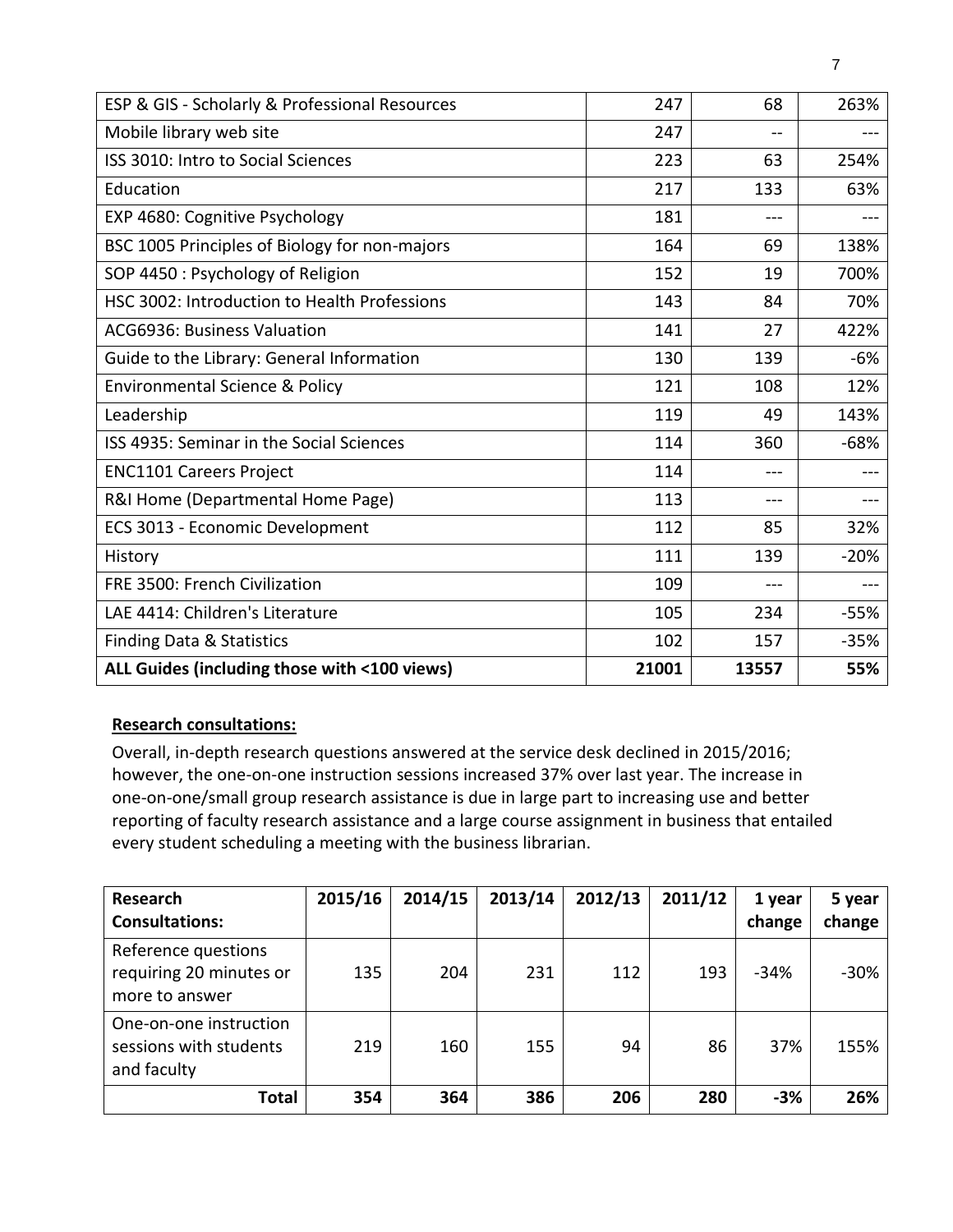| <b>Reference (Tiered</b><br>Service): | 2015/16 | 2014/15 | 2013/14 | 2012/13 | 2011/12 | 1 year<br>change | 5 year<br>change |
|---------------------------------------|---------|---------|---------|---------|---------|------------------|------------------|
| <b>Basic Library Skills</b>           | 884     | 1143    | 1523    | 3448    | 1831    | $-23%$           | $-52%$           |
| <b>Research Strategy</b>              | 243     | 306     | 356     | 313     | 406     | $-21%$           | $-40%$           |
| Total                                 | 1127    | 1449    | 1882    | 3761    | 2237    | $-22%$           | $-50%$           |

The number of Basic Library Skills and Research Strategy questions fielded at the service desk continues to decline. This decline was a major reason for the change in Reference service structure enacted in 2012; librarians now provide on call on-call assistance for instruction or research questions rather than sitting at a desk waiting for questions.

| <b>Reference (Virtual):</b> | 2015/16 | 2014/15 | 2013/14 | 2012/13 | 2011/12 | 1 year<br>change | 5 year<br>change |
|-----------------------------|---------|---------|---------|---------|---------|------------------|------------------|
| Chat                        | 42      | 20      | 75      | 182     | 203     | 110%             | $-79%$           |
| Email                       | 20      | 28      | 48      | 116     | 82      | $-29%$           | $-76%$           |
| Total                       | 62      | 48      | 123     | 298     | 285     | 29%              | $-78%$           |

The number of virtual reference questions increased over the past year. When the revised library web page went live at the end of the 2013/14 academic year, the link to the Ask-A-Librarian chat service became less obvious and was available on fewer pages. A prominent link to the chat service was added back onto the library main page during the spring of 2016. This appears to have a positive impact on usage since 62% of the questions on the chat desk were received between March and June of 2016. Although still way below the number of requests received in 2011-2013 when the chat widget showed up on most library pages, the increasing use now that the widget is back on the main page is promising. To gain access to the statewide chat desk services, the USFSP librarians are required to staff the statewide academic desk for two hours each week. During that time, our librarians answered 99 questions for college and university students across the state.

#### **Events:**

The Nelson Poynter Memorial Library continues to provide numerous events and activities for students and faculty at USFSP. The events include scholarly lectures, film and documentary showings, arts and crafts activities, and wellness functions. Although therapy dog sessions continue to be the most popular event, other library events are also well attended and contribute to both the scholarly development and quality of campus life of the students, university fundraising efforts, and positive recognition of the library. Although there were fewer events in 2015-2016, overall attendance was nearly the same as the previous year.

| Date     | Event                                           | <b>Participants</b> |
|----------|-------------------------------------------------|---------------------|
| 08.26.15 | Build a Bookmark                                | 40                  |
| 08.31.15 | Therapy Dogs                                    | 150                 |
| 09.10.15 | Throwback Thursday Movie: To Kill a Mockingbird |                     |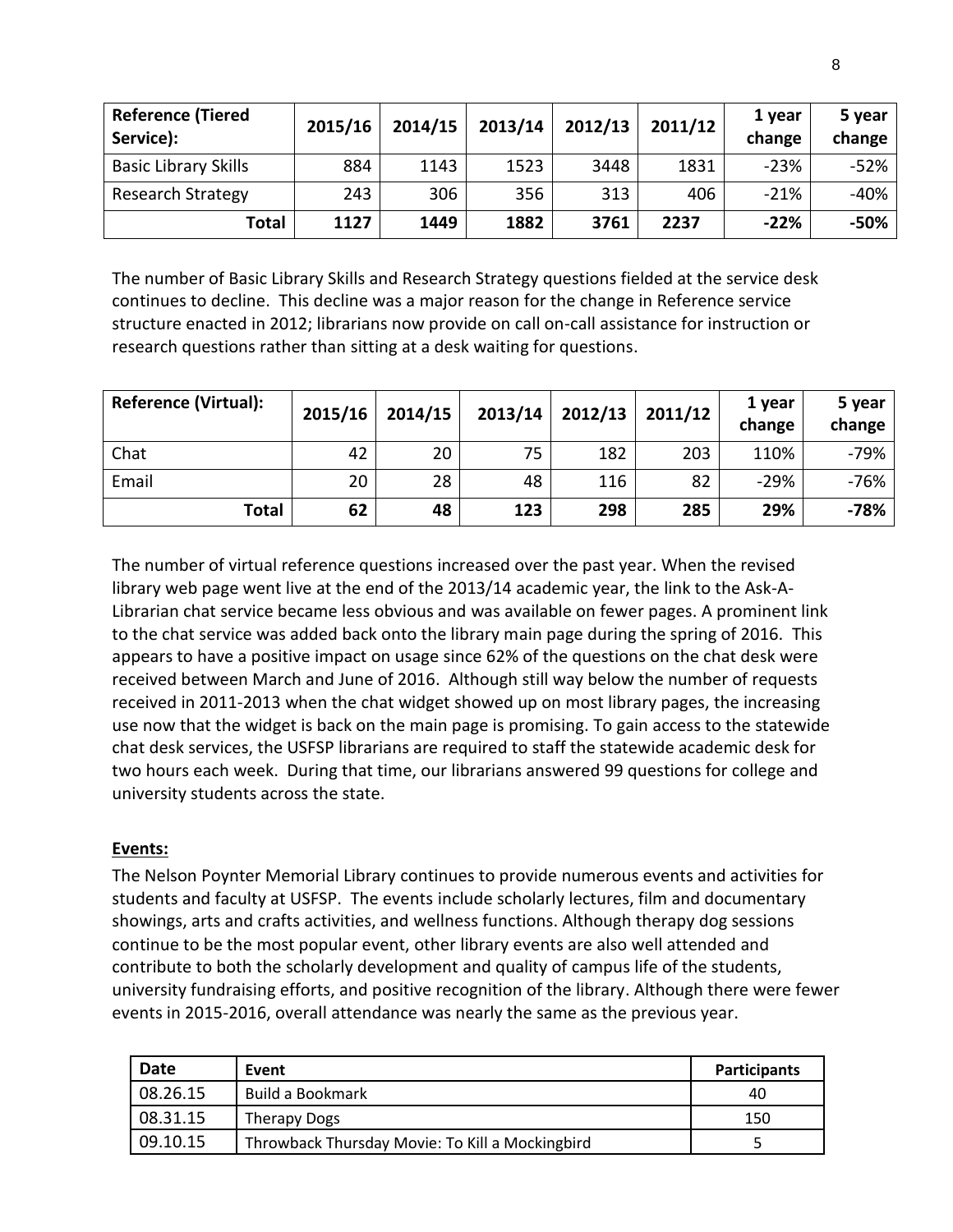| 09.17.15 | Legal Dreams: Jose Samperio (50th anniversary event)          | 60             |
|----------|---------------------------------------------------------------|----------------|
| 10.07.15 | <b>USFSP by the Decades</b>                                   | 25             |
| 10.13.15 | Student colloquium                                            | 21             |
| 10.22.15 | <b>Throwback Thursday Movie</b>                               | 3              |
| 10.30.15 | Halloween costume contest                                     | 45             |
| 11.04.15 | USFSP by the Decades                                          | 40             |
| 11.17.15 | Student colloquium                                            | 29             |
| 11.18.15 | Faculty Lecture: Chenneville--HIV research                    | 13             |
| 11.19.15 | Throwback Thursday Movie: Star Wars IV                        | 15             |
| 12.08.15 | <b>Therapy Dogs</b>                                           | 100            |
| 12.08.15 | <b>Brownie contest</b>                                        | 75             |
| 01.13.16 | <b>USFSP by the Decades</b>                                   | 40             |
| 01.25.16 | <b>Therapy Dogs</b>                                           | 70             |
| 02.10.16 | USFSP by the Decades                                          | 45             |
| 02.22.16 | Student colloquium: Road to the White House                   | 60             |
| 03.09.16 | USFSP by the Decades                                          | 20             |
| 03.23.16 | Faculty talk: Kathy Arthur-- Women and Tools                  | 21             |
| 03.28.16 | <b>Therapy Dogs</b>                                           | 60             |
| 06.28.16 | Student colloquium                                            | 25             |
| 04.07.16 | <b>Faculty Lightning Talks</b>                                | 40             |
| 04.12.16 | Comedy Improv night                                           | 12             |
| 04.18.16 | <b>READ posters</b>                                           | 30             |
| 05.03.16 | <b>Therapy Dogs</b>                                           | 100            |
| 06.20.16 | Faculty Lecture: Schnur--Local LGBTQ+ History                 | 14             |
| 06.21.16 | Faculty Lecture: Perry--Sexuality of Oliver Stone's Alexander | 8              |
| 06.24.16 | LGBTQ+ Film Short                                             | $\overline{7}$ |
| 06.25.16 | LGBTQ+ Film Short                                             | 23             |

Additionally, the library provided space in the Poynter Corner for 35 USFSP departmental-, faculty-, or student-sponsored events The USFSP community also used POY218 for 14 training or instruction sessions that were not library-led.

### **Service:**

All Research and Instruction Librarians are members of the Poynter Library Leadership Team and the Library Faculty Council. These committees are only mentioned below if the librarian played a leadership role. The Library Research & Instruction faculty continue to enhance the campus and the profession through their service activities as detailed below:

### **Gary Austin:**

Library Service:

- Poynter Library, Library Dean Search Committee, member
- Poynter Library Emergency Planning Update Committee, Chair
- Poynter Library Safety Liaison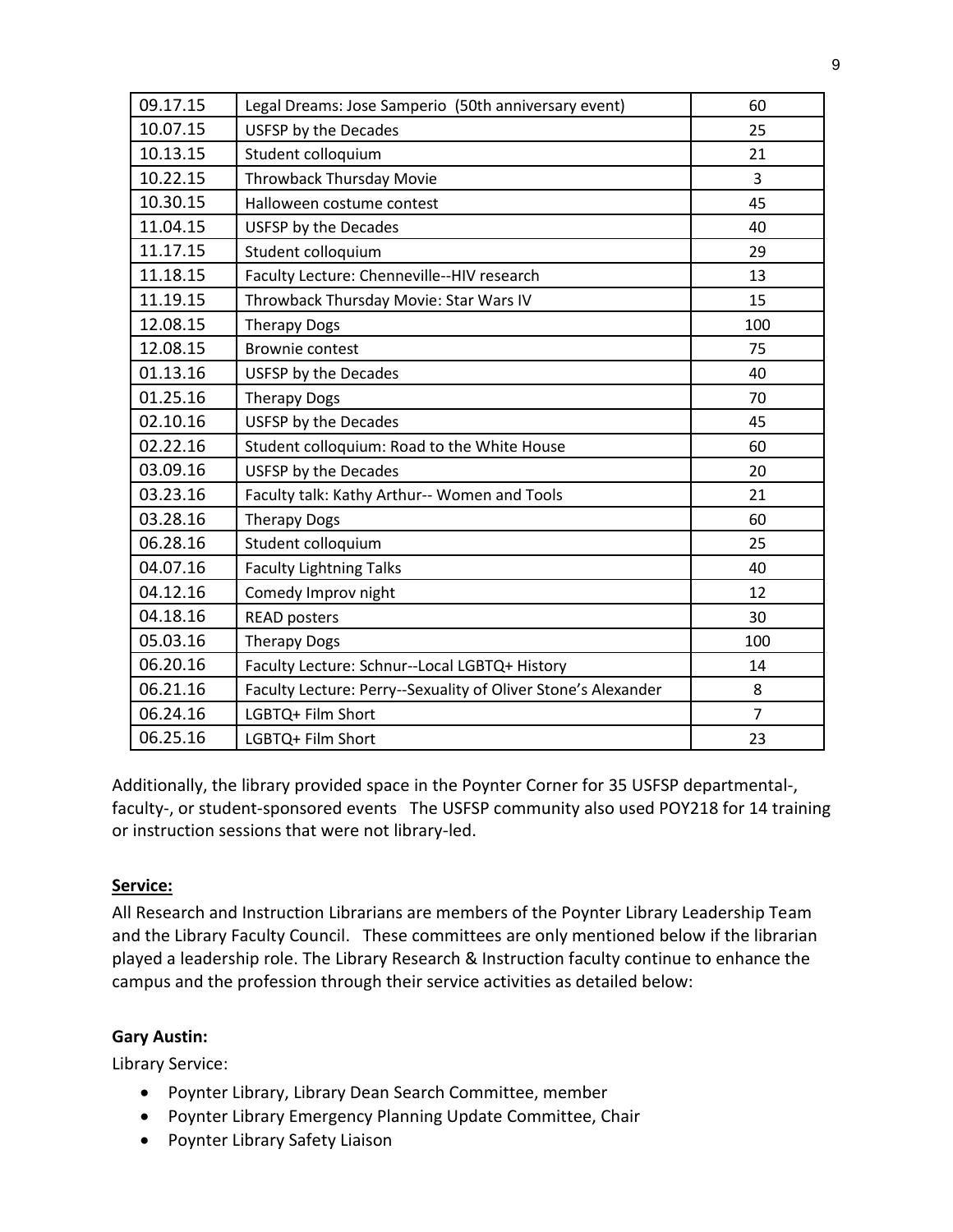University Service:

USFSP Faculty Awards Committee, member

 USFSP Emergency Management Team, Library representative Professional Service:

- FLA Conference Planning Committee, member
- Quality Matters Review Committee, member

#### **Camielle Crampsie:**

Library Service:

- Poynter Library Exhibits Committee, Chair
- Poynter Library Space Allocation Committee, member
- Poynter Library Events Committee, member
- Poynter Library Diversity Committee, member
- Poynter Library Faculty Annual Review Committee, member

University Service

- USFSP LLC Implementation Committee, member
- USFSP Undergraduate Council, member
- USFSP Wellness Committee, member
- USFSP Holiday Party Planning Committee, member
- USFSP Awards Reception Planning Committee, member

Professional Service:

FLA Marketing Committee, Social Media Team

#### **Deb Henry:**

Library Service:

- Poynter Library Space Allocation Committee, co-Chair
- Poynter Library Digital Archive Team, member

University Service:

- USFSP RVC for Academic Affairs Search Committee, member
- USFSP Center for Teaching and Learning (CITL) Advisory Board, member
- USFSP Strategic Partnerships Bold Goal Team, member
- USFSP Student Scholarship Committee, reviewer

Professional Service:

• FLA Scholarship Committee, member

#### **Tina Neville:**

Library Service:

- Poynter Library, Library Dean Search Committee, member
- Poynter Library Space Allocation Committee, co-Chair
- Poynter Library Digital Archive Team, member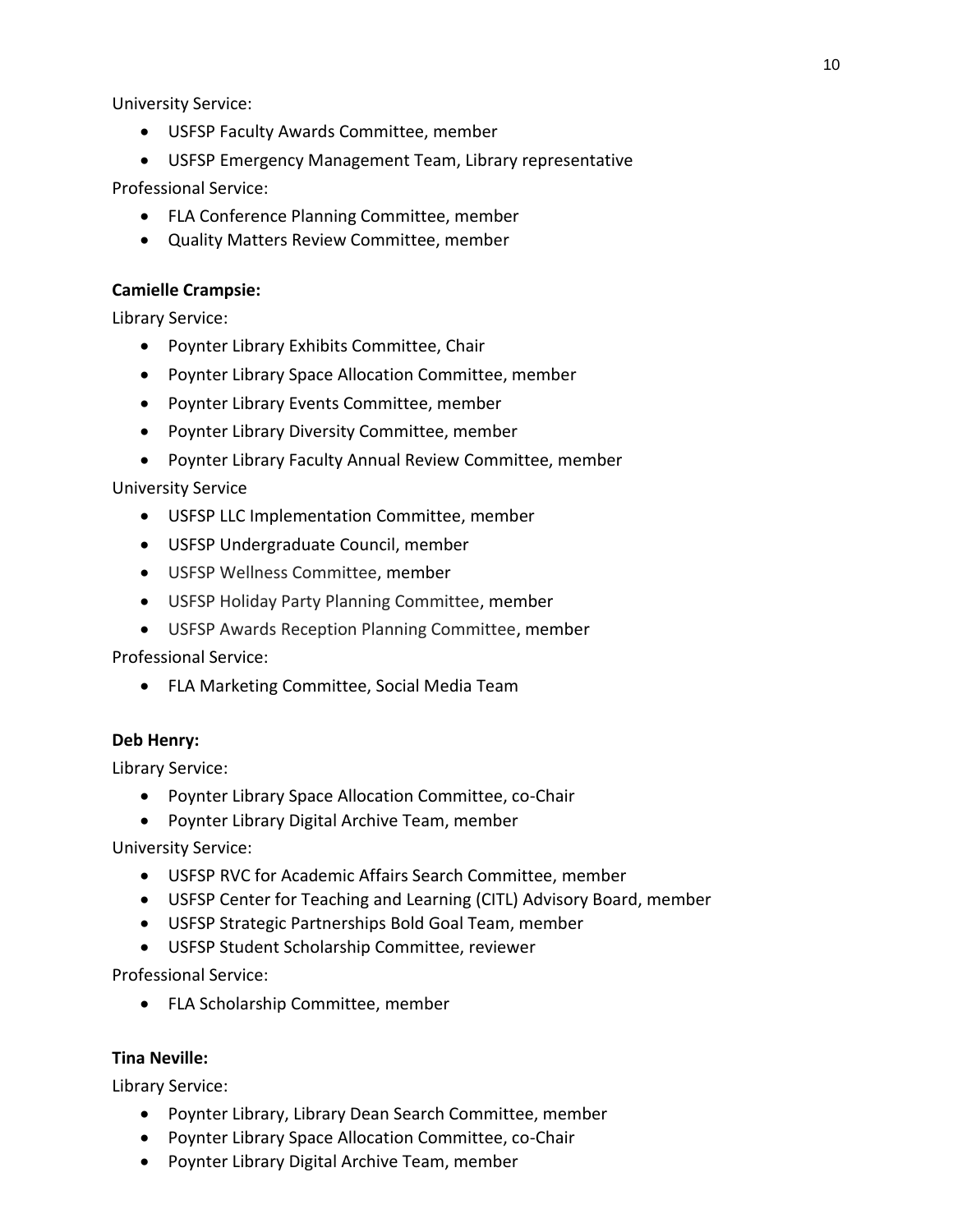Poynter Library Professional Development Leave Review Committee, Chair

University Service:

- USFSP Research Council, member
- USFSP Student Scholarship Committee, reviewer
- Search Committee, USF Health Sciences Library Assistant Director, member

Professional Service:

- Florida Library Association Conference Planning Committee, Exhibits subcommittee, Chair
- Florida Library Association Conference Planning Committee, Vice Chair

### **Tony Stamatoplos:**

Library Service:

- Poynter Library Diversity Committee, chair (2015-2016)
- Poynter Library Faculty Annual Review Committee, member
- Poynter Library Promotion Committee, member

University Service:

- USFSP General Education Committee, member
- USFSP Student Success Committee, member

Professional Service:

- ACRL Anthropology & Sociology Section (ANSS), Instruction and Information Literacy Committee, member
- ACRL Anthropology & Sociology Section (ANSS), 2017 Conference Planning Committee, Chair
- ACRL, Instruction Section (IS), Research & Scholarship Committee, member
- Florida Library Association, Awards Committee, member
- *Learning Communities Research & Practice* (*LCRP*), Journal Editorial Board

### **Kaya van Beynen:**

Library Service:

- Poynter Library, Library Dean Search Committee, member
- Poynter Library Diversity Committee, Chair (2014-2015)
- Poynter Library Professional Development Leave Review Committee, member

University Service:

- USF System Faculty Senate, member
- USFSP Library Faculty Council, Chair
- USFSP Tenure and Promotion Guidelines Revision Committee, member
- USFSP Faculty & Staff Campaign, library co-chair
- USFSP Student Scholarship Committee, reviewer
- USFSP Distinctive Identity Focus Group member

Professional Service: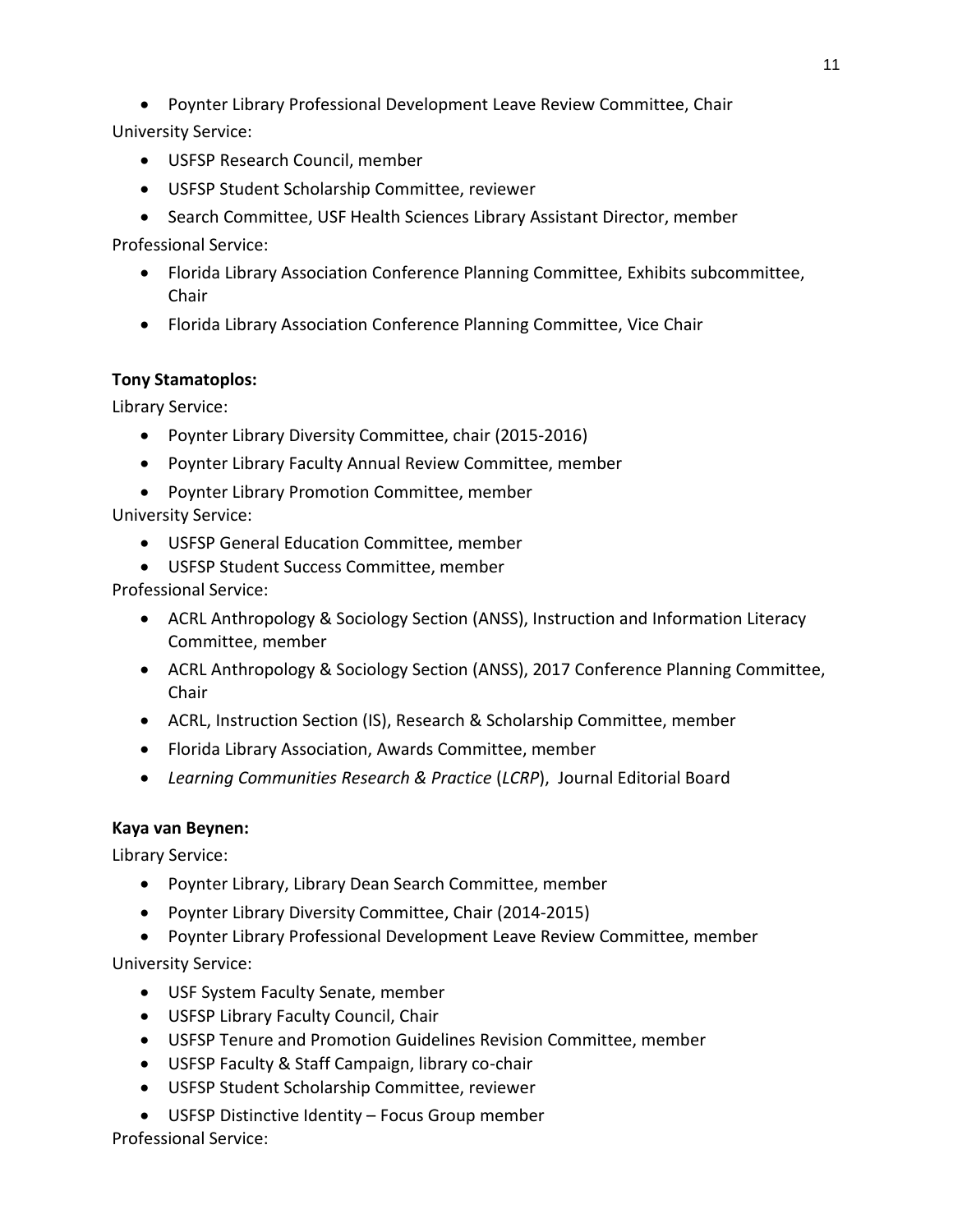- ACRL/EBSS Vice-Chair
- ACRL/EBSS Executive Committee, member
- ACRL / EBSS Advisory Council, member
- ACRL / EBSS Program Planning Committee, ALA Chicago, member
- ACRL Communities of Practice Assembly Committee, member
- **•** Science Festival, Evaluation Committee, co-chair
- Science Festival, Steering Committee, member
- Festival of Reading, author introducer

### **Research and Creative Activities:**

The Library Research and Instruction faculty are active in library science scholarship at the national, state, and local levels as evidenced below.

#### **Camielle Crampsie:**

#### **Journal articles (peer reviewed) published:**

 van Beynen, K and Swenson, C. (2016). Exploring Peer-to-Peer Library Content and Engagement on a Student-Run Facebook Group. *College and Research Libraries. 77 (1) 34-50[. http://crl.acrl.org/content/early/2015/04/10/crl15-736.full.pdf+html](http://crl.acrl.org/content/early/2015/04/10/crl15-736.full.pdf+html)*

#### **Book Chapter (proposal accepted)**

 Crampsie, C., van Beynen, K, & Schnur, J.A. (Proposal Accepted). Sharing Student Research: Student Colloquia at University of South Florida St. Petersburg*.* In M.K. Hensley & S. Davis-Kahl (Eds.), *Undergraduate research and the academic librarian: Case studies & best practice.* ACRL

### **Deb Henry:**

#### **Journal articles (peer reviewed) published:**

• Stamatoplos, A., Neville, T., & Henry, B. (2015). Analyzing the data management environment in a master's-level institution. *Journal of Academic Librarianship,* (appeared online in early Dec 2015)

http://dspace.nelson.usf.edu:8080/xmlui/handle/10806/15084

### **Journal articles (peer reviewed) under review:**

 Henry, D.B. & Neville, T.M. (2016). Repositories at Master's Institutions: A Census and Analysis. Submitted June 13, 2016 to *Library Resources and Technical Services.*

#### **Poster presentation:**

 Henry, D.B., & Neville, T.M. (2016, June 26). *Going the distance: Avoiding mid-career plateaus.* Poster presented at the American Library Association Annual Conference, Orlando, FL. <http://dspace.nelson.usf.edu:8080/xmlui/handle/10806/16808>

### **Tina Neville:**

### **Journal articles (peer reviewed) published:**

 Stamatoplos, A., Neville, T., & Henry, B. (2015). Analyzing the data management environment in a master's-level institution. *Journal of Academic Librarianship,*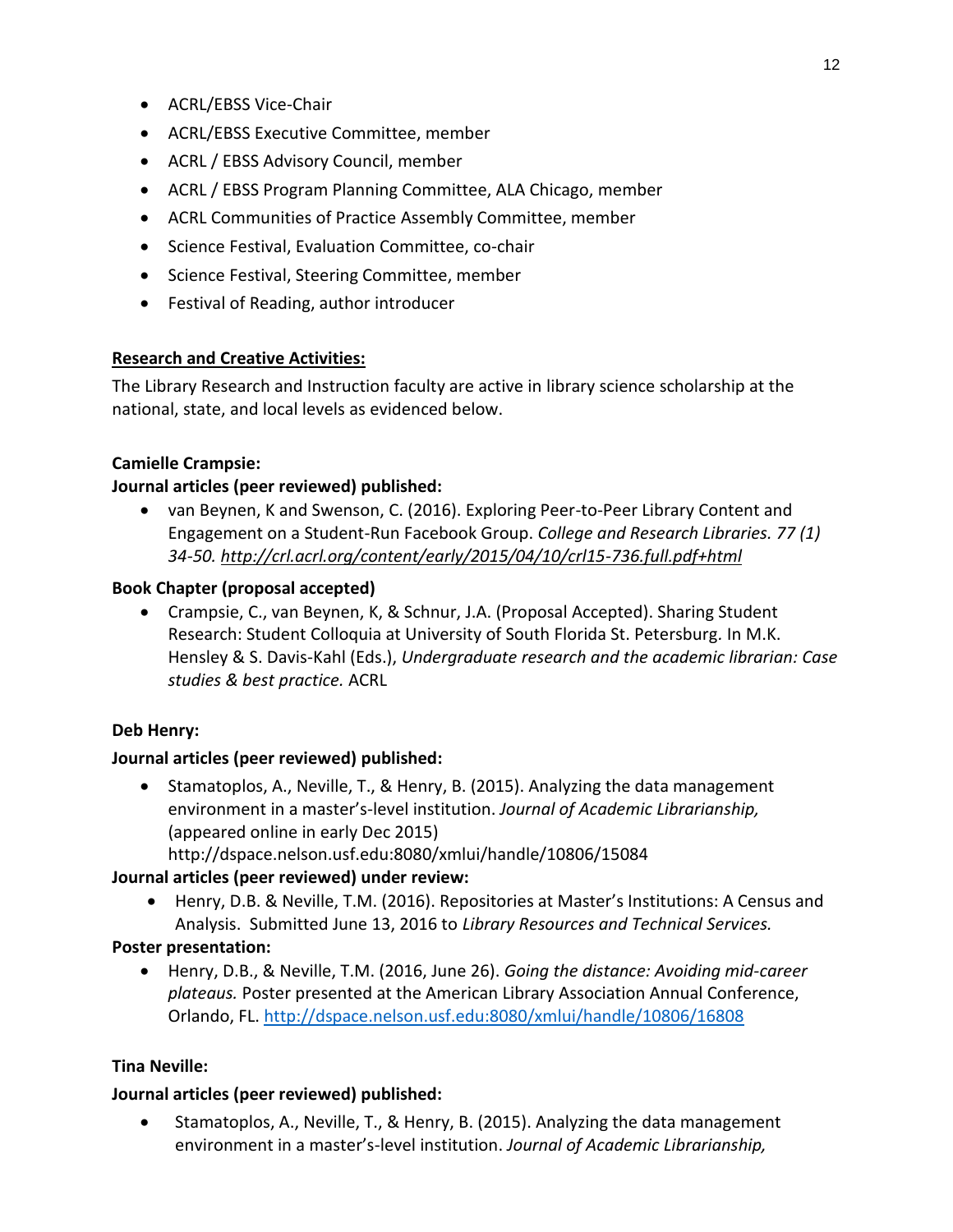(appeared online in early Dec 2015)

http://dspace.nelson.usf.edu:8080/xmlui/handle/10806/15084

# **Journal articles (peer reviewed) under review:**

 Henry, D.B. & Neville, T.M. (2016). Repositories at Master's Institutions: A Census and Analysis. Submitted June 13, 2016 to *Library Resources and Technical Services.*

# **Poster presentation:**

 Henry, D.B., & Neville, T.M. (2016, June 26). *Going the distance: Avoiding mid-career plateaus.* Poster presented at the American Library Association Annual Conference, Orlando, FL. <http://dspace.nelson.usf.edu:8080/xmlui/handle/10806/16808>

# **Tony Stamatoplos:**

# **Journal articles (peer reviewed) published:**

• Stamatoplos, A., Neville, T., & Henry, B. (2015). Analyzing the data management environment in a master's-level institution. *Journal of Academic Librarianship,* (appeared online in early Dec 2015) http://dspace.nelson.usf.edu:8080/xmlui/handle/10806/15084

# **Journal articles (non-peer reviewed) published:**

• Stamatoplos, A. (2014). Creativity in information literacy teaching: Part two – Applying creativity to teaching. *LOEX Quarterly*, Vol. 41(3), pp. 8-9, 3. [published Aug. 26, 2015]

# **Presentation (invited):**

 Stamatoplos, A. (2016, March). *A creative approach to managing change in information literacy perceptions and practice.* Presentation at the *ACRL Framework Regional Meeting: Pedagogy to Practice*, State College of Florida, Manatee-Sarasota, Lakewood Ranch Campus

### **Presentation:**

 Stamatoplos, A. (2016, May). *Overview of the ACRL Framework and its application at the Poynter Library.* Presentation at the inaugural Research & Instruction Colloquium, Nelson Poynter Memorial Library, St. Petersburg, FL.

### **Kaya van Beynen:**

### **External Grants:**

- With Dr. AnnMarie Gunn (faculty, USFSP College of Education), wrote and submitted *Book Challenges in Schools, Multicultural Literature, and Cristina Garcia's Dreaming in Cuban,* an application for the Freedom to Read, Judith Krug Banned Books Week event grant (grant not funded).
- With Dr. Martine Fernandez Wagner (faculty, World Languages) and Dr. Ella Schmidt (faculty, Anthropology) wrote and submitted *Generations of Latino American Dreams*, an application for the ALA/ NEH Latino Americans Events Grant, (grant not funded).

### **Internal USFSP Grant:**

 van Beynen, K., (2015) wrote and submitted application to the USFSP 50 Great Events Grant Application to host speaker Jose Godinez-Samperio at the NPML during Hispanic Heritage month (grant funded \$550)

# **Journal articles (peer reviewed) published:**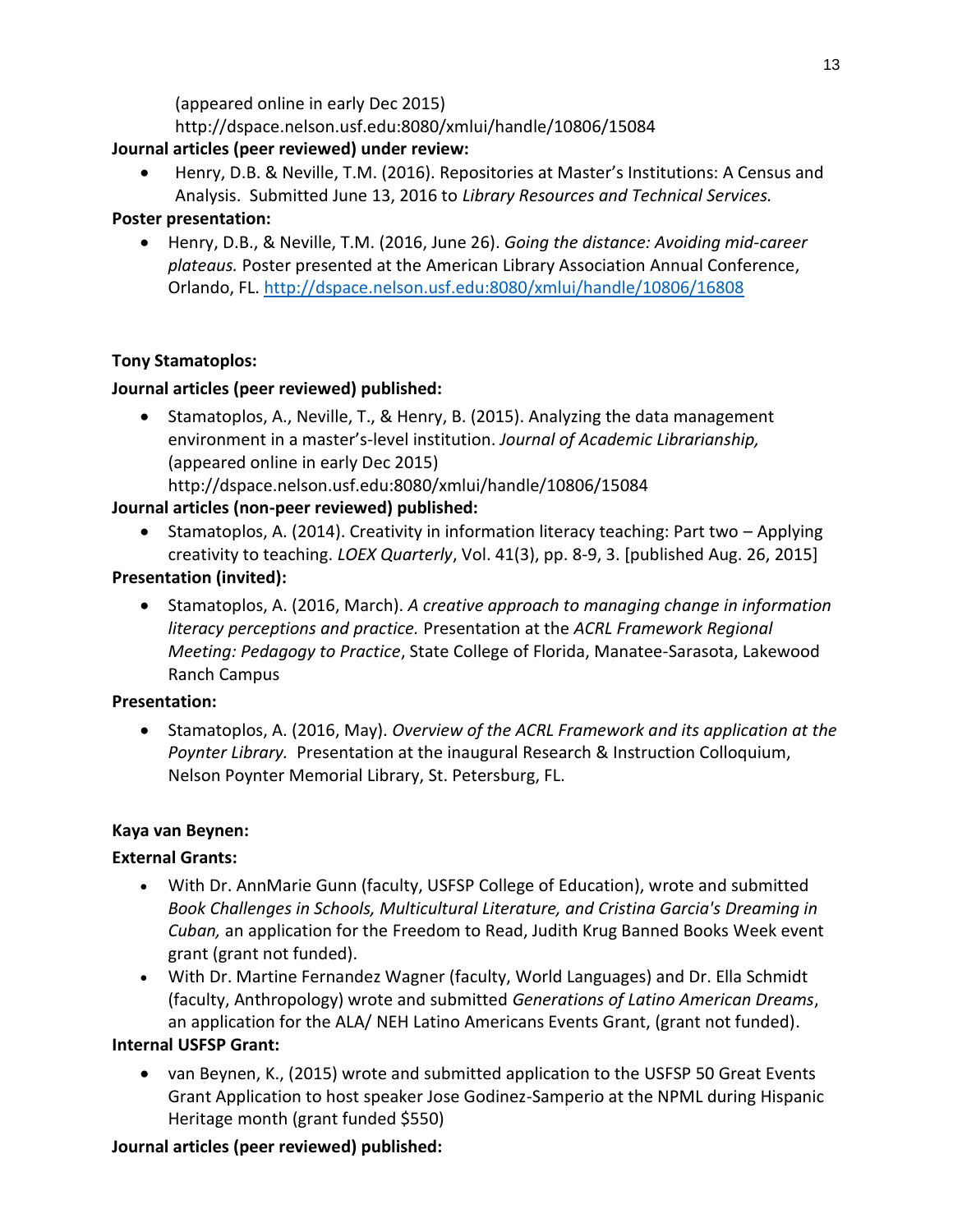van Beynen, K and Swenson, C. (2016). Exploring Peer-to-Peer Library Content and Engagement on a Student-Run Facebook Group. *College and Research Libraries. 77 (1) 34-50[. http://crl.acrl.org/content/early/2015/04/10/crl15-736.full.pdf+html](http://crl.acrl.org/content/early/2015/04/10/crl15-736.full.pdf+html)*

#### **Book Chapter (proposal accepted)**

 Crampsie, C., van Beynen, K, & Schnur, J.A. (Proposal Accepted). Sharing Student Research: Student Colloquia at University of South Florida St. Petersburg*.* In M.K. Hensley & S. Davis-Kahl (Eds.), *Undergraduate research and the academic librarian: Case studies & best practice.* ACRL

#### **Book Review:**

 van Beynen, K. (2015). Book Review of *Letting Go of Legacy Services*, *Public Services Quarterly.*  Vol. 11 (4).

#### **Invited Presentations:**

- Gunn, AM and van Beynen, K. (2016). *Banned Books and Young Adult Literature*. Children's Literature Online Course, LAE 4414, College of Education, University of South Florida St. Petersburg.<http://video.nelson.usf.edu/video/BannedBooks/>
- van Beynen, K. (2015, Fall Semester and 2016 Spring Semester). *Censorship and Young Adult Literature: Best Practices for Tampa Bay Teachers*. RED 6656: Literature in Diverse Society, College of Education, University of South Florida St. Petersburg.